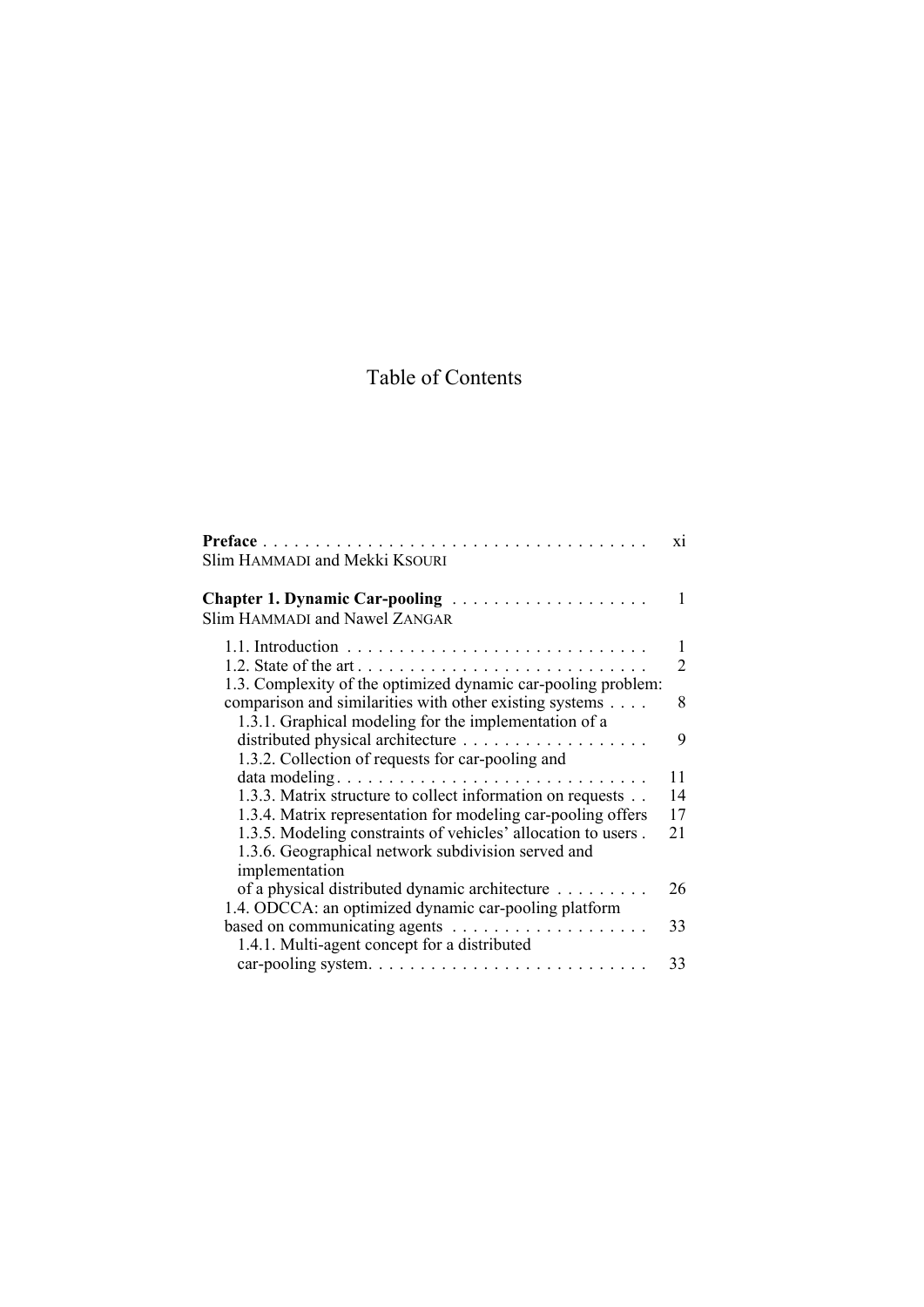## vi Multimodal Transport Systems

| 1.5. Formal modeling: for an optimized and efficient                                                 |    |
|------------------------------------------------------------------------------------------------------|----|
| allocation method                                                                                    | 40 |
| 1.5.1. D3A: Dijkstra Dynamic Distributed Algorithm<br>1.5.2. ODAVe: Optimized Distributed Allocation | 40 |
|                                                                                                      | 44 |
| 1.6. Implementation and deployment of a dynamic                                                      |    |
|                                                                                                      | 47 |
| 1.6.1. Deployment of ODCCA: choosing a hybrid                                                        |    |
| architecture                                                                                         | 49 |
|                                                                                                      | 51 |
| 1.6.3. Testing and implementation scenario.                                                          | 55 |
|                                                                                                      | 65 |
|                                                                                                      | 66 |
| <b>Chapter 2. Simulation of Urban Transport Systems</b>                                              | 71 |
| Christian TAHON, Thérèse BONTE and Alain GIBAUD                                                      |    |
|                                                                                                      | 71 |
|                                                                                                      | 72 |
| 2.3. Simulation of urban transport systems                                                           | 75 |
| 2.3.1. Non-guided transport systems                                                                  | 76 |
| 2.3.2. Guided transport systems                                                                      | 77 |
|                                                                                                      | 80 |
|                                                                                                      | 80 |
| 2.4.2. Macrosimulation, mesoscopic simulation,                                                       |    |
|                                                                                                      | 81 |
|                                                                                                      | 83 |
|                                                                                                      | 83 |
|                                                                                                      | 86 |
| 2.8. Simulation of the Valenciennes transport network with                                           |    |
| QUEST software                                                                                       | 87 |
|                                                                                                      | 87 |
| 2.8.2. Network operation in normal mode                                                              | 87 |
| 2.8.3. Disturbed mode network function.                                                              | 90 |
|                                                                                                      | 92 |
|                                                                                                      | 92 |
|                                                                                                      | 92 |
| 2.10. Network modeling in normal mode                                                                | 94 |
| 2.10.1. Topology of traffic networks                                                                 | 94 |
|                                                                                                      | 95 |
|                                                                                                      | 96 |
|                                                                                                      | 96 |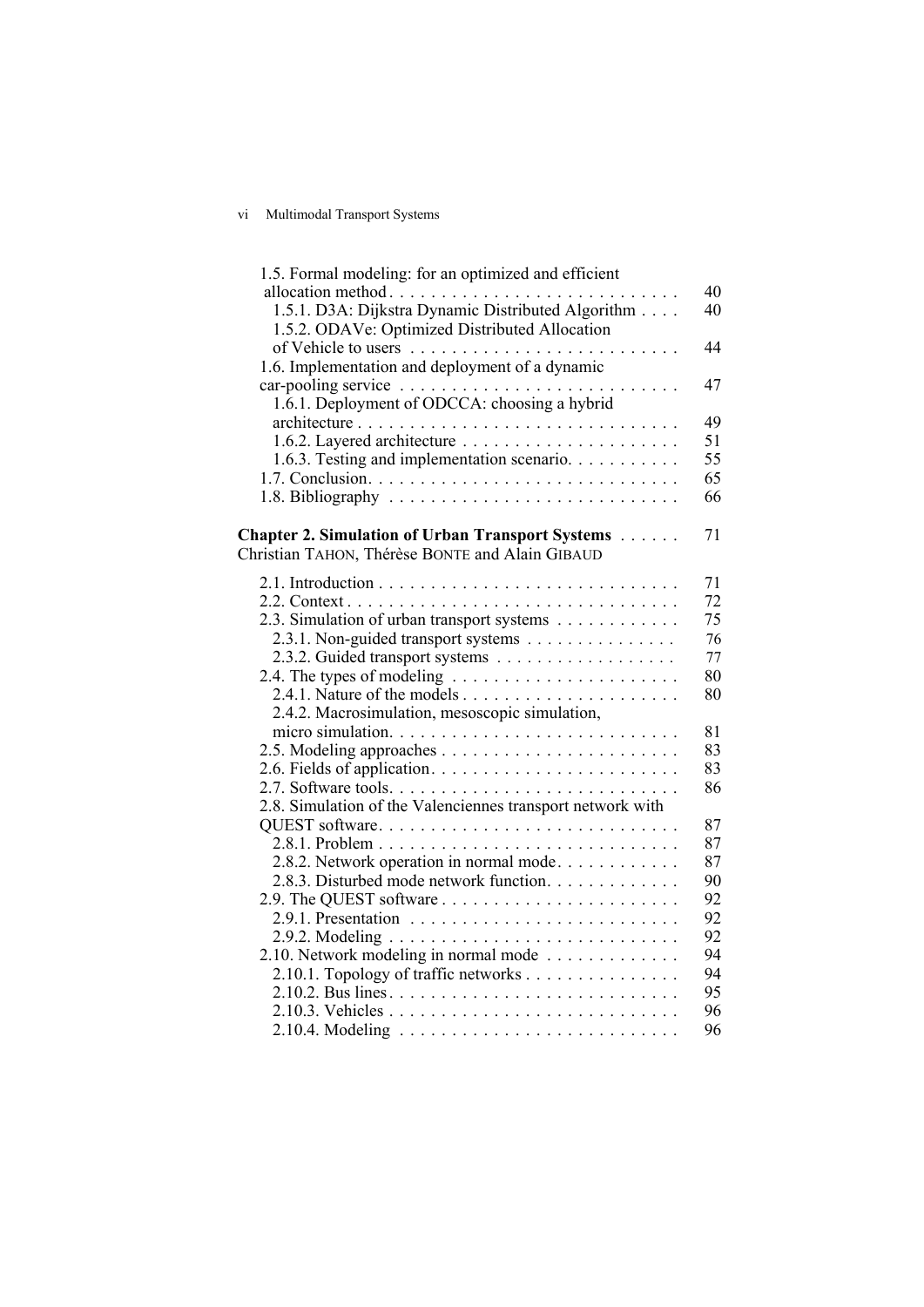|                                                                                              | 97         |
|----------------------------------------------------------------------------------------------|------------|
|                                                                                              | 101        |
| 2.10.7. The flow of connecting passengers                                                    | 102        |
| 2.11. Network modeling in degraded mode                                                      | 103        |
|                                                                                              | 103        |
|                                                                                              | 105        |
|                                                                                              | 107        |
|                                                                                              | 107        |
| 2.14. Self-organization of traffic - the FORESEE simulator. .                                | 108        |
|                                                                                              | 108        |
|                                                                                              | 113        |
|                                                                                              | 117        |
|                                                                                              | 124        |
| 2.15.1. Sustainability of the information                                                    | 125        |
| 2.15.2. Information aggregation algorithms                                                   | 125        |
|                                                                                              | 125        |
| 2.15.4. Deployment of the proposed approach                                                  | 126        |
|                                                                                              | 127        |
| <b>Chapter 3. Real-time Fleet Management:</b><br><b>Typology and Methods</b>                 |            |
|                                                                                              | 139        |
|                                                                                              |            |
|                                                                                              | 139        |
|                                                                                              | 140        |
|                                                                                              | 140        |
| 3.2.2. Application field of RTFMPs.                                                          | 142        |
| 3.3. Simulation platform for real-time fleet management.                                     | 144        |
| 3.3.1. Dynamic management of vehicle routing                                                 | 144        |
| 3.3.2. Routing management under time window constraints                                      | 146        |
| 3.3.3. General architecture of the simulation platform                                       | 147        |
| 3.3.4. Consideration of uncertainties on requests.                                           | 151        |
| Frédéric SEMET and Gilles GONCALVES<br>3.3.5. Consideration of information linked to traffic | 156        |
| 3.4. Real-time fleet management: a case study                                                | 162        |
| 3.4.1. General architecture of the optimization engine                                       | 163        |
| 3.4.2. Itinerary calculation and length estimation                                           | 164        |
| 3.4.3. The static route planning problem                                                     | 165        |
| 3.4.4. Route planning and modification of the transport plan                                 | 166<br>168 |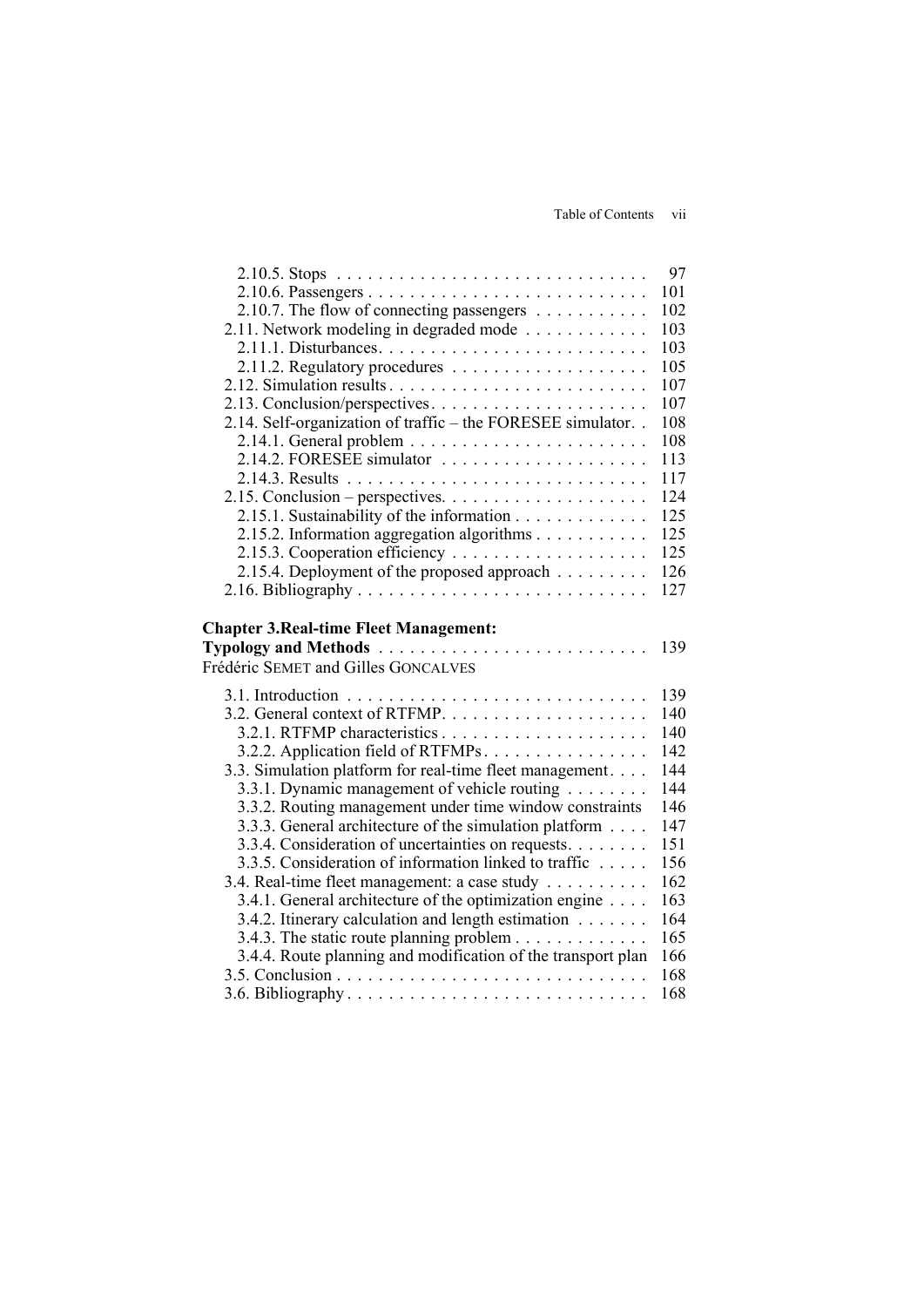viii Multimodal Transport Systems

| <b>Chapter 4. Solving the Problem of Dynamic Routes</b>       |     |
|---------------------------------------------------------------|-----|
|                                                               | 173 |
| Mostefa Redouane KHOUAHJIA, Laetitia JOURDAN and              |     |
| El Ghazali TALBI                                              |     |
|                                                               | 173 |
|                                                               | 174 |
| 4.2.1. The static vehicle routing problem $\dots \dots \dots$ | 174 |
| 4.2.2. The dynamic vehicle routing problem (DVRP)             | 176 |
| 4.2.3. Importance of dynamic routing problems                 | 178 |
| 4.3. Resolution scheme of the dynamic                         |     |
|                                                               | 179 |
|                                                               | 179 |
| 4.3.2. Particle swarm optimization                            | 181 |
| 4.4. Adaptation of the PSO metaheuristic for the dynamic      |     |
|                                                               | 184 |
| 4.4.1. Representation of particles                            | 184 |
| 4.4.2. Velocity and movement of particles                     | 185 |
| 4.4.3. The APSO algorithm                                     |     |
| (Adaptive Particle Swarm Optimization)                        | 187 |
| 4.4.4. Adaptive memory mechanism                              | 188 |
|                                                               | 189 |
|                                                               | 189 |
|                                                               | 190 |
|                                                               | 192 |
|                                                               | 196 |
|                                                               | 196 |
|                                                               |     |

## **Chapter 5. Optimization of Traffic at a Railway Junction: Scheduling Approaches Based on Timed Petri Nets** . . . . . . . 199 Thomas BOURDEAUD'HUY and Benoît TROUILLET

|                                                | -199 |
|------------------------------------------------|------|
|                                                | 201  |
|                                                | 201  |
|                                                | 202  |
|                                                | 203  |
| 5.2.4. The railway junction saturation problem | 204  |
|                                                | 206  |
|                                                | 206  |
|                                                | 209  |